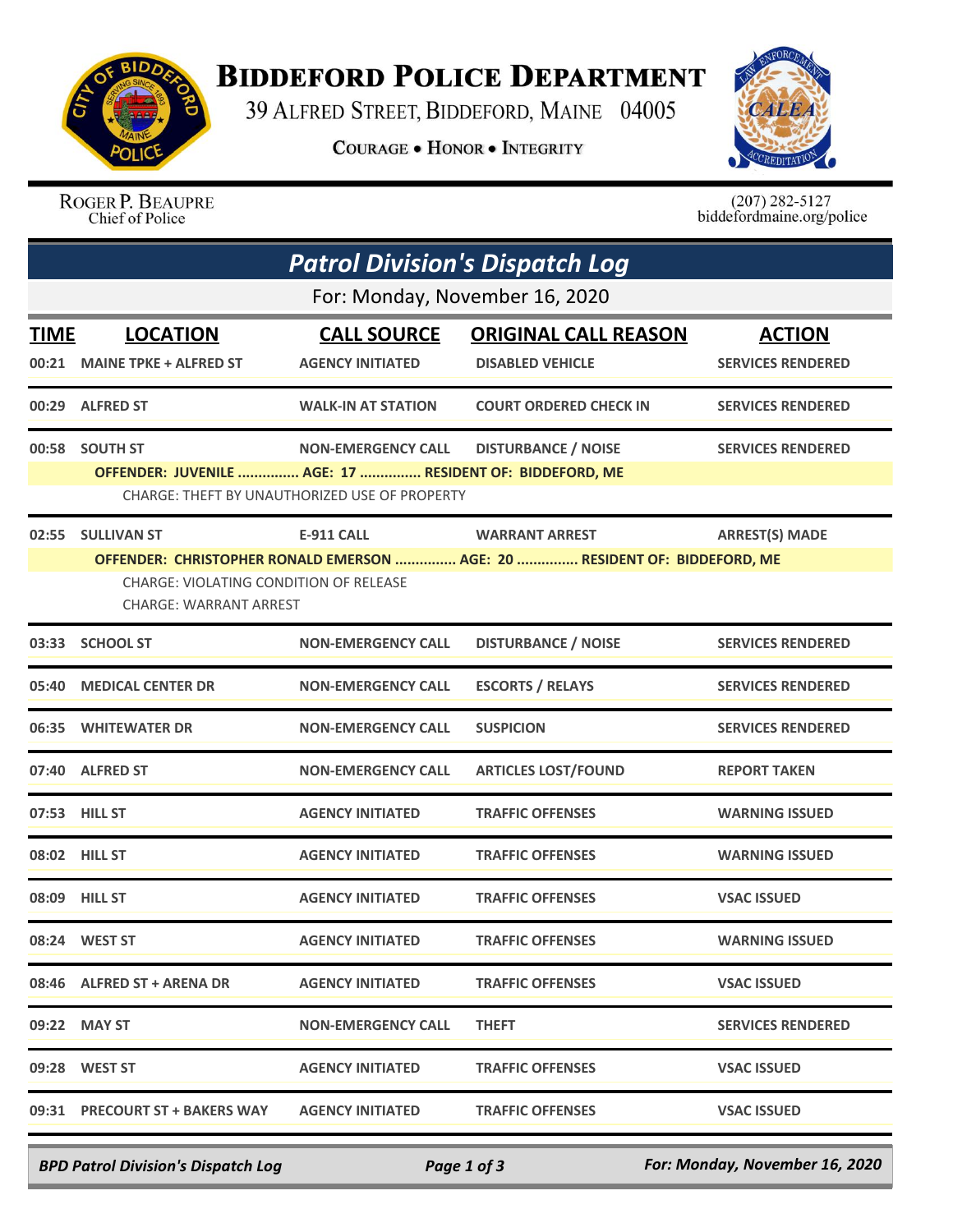| <b>TIME</b> | <b>LOCATION</b>              | <b>CALL SOURCE</b>        | <b>ORIGINAL CALL REASON</b>      | <b>ACTION</b>                |
|-------------|------------------------------|---------------------------|----------------------------------|------------------------------|
|             | 09:31 OAKWOOD CIR            | <b>E-911 CALL</b>         | <b>ANIMAL COMPLAINT</b>          | <b>SERVICES RENDERED</b>     |
|             | 09:43 ALFRED ST              | <b>WALK-IN AT STATION</b> | <b>COURT ORDERED CHECK IN</b>    | <b>SERVICES RENDERED</b>     |
| 09:55       | <b>MAIN ST</b>               | <b>NON-EMERGENCY CALL</b> | <b>SEX OFFENDER REGISTRATION</b> | <b>REPORT TAKEN</b>          |
|             | 10:05 SOUTH ST               | <b>AGENCY INITIATED</b>   | <b>TRAFFIC OFFENSES</b>          | <b>SERVICES RENDERED</b>     |
|             | 10:49 ELM ST + LINDALE AVE   | <b>AGENCY INITIATED</b>   | <b>TRAFFIC OFFENSES</b>          | <b>WARNING ISSUED</b>        |
|             | 10:53 WASHINGTON ST          | <b>NON-EMERGENCY CALL</b> | <b>MESSAGE DELIVERY</b>          | <b>NEGATIVE CONTACT</b>      |
| 11:12       | <b>SIMARD AVE</b>            | <b>AGENCY INITIATED</b>   | <b>TRAFFIC OFFENSES</b>          | <b>WARNING ISSUED</b>        |
|             | 11:14 ELM ST                 | <b>AGENCY INITIATED</b>   | <b>TRAFFIC OFFENSES</b>          | <b>WARNING ISSUED</b>        |
|             | 11:30 ALFRED ST              | <b>WALK-IN AT STATION</b> | <b>PAPERWORK</b>                 | <b>SERVICES RENDERED</b>     |
|             | 11:33 LAVOIE AVE             | <b>NON-EMERGENCY CALL</b> | <b>VIOL OF BAIL CONDITIONS</b>   | <b>REPORT TAKEN</b>          |
|             | 11:41 FOSS ST + MT VERNON ST | <b>NON-EMERGENCY CALL</b> | <b>THEFT</b>                     | <b>REPORT TAKEN</b>          |
| 12:36       | <b>MAIN ST</b>               | <b>WALK-IN AT STATION</b> | <b>PAPERWORK</b>                 | <b>PAPERWORK SERVED</b>      |
| 13:02       | <b>MAIN ST</b>               | <b>WALK-IN AT STATION</b> | <b>HARASSMENT</b>                | <b>SERVICES RENDERED</b>     |
| 13:05       | <b>MAIN ST</b>               | <b>NON-EMERGENCY CALL</b> | <b>ARTICLES LOST/FOUND</b>       | <b>SERVICES RENDERED</b>     |
|             | 13:42 POOL ST                | <b>AGENCY INITIATED</b>   | <b>TRAFFIC OFFENSES</b>          | <b>WARNING ISSUED</b>        |
|             | 13:45 SHELTRA AVE            | <b>NON-EMERGENCY CALL</b> | <b>MISSING PERSON</b>            | <b>SERVICES RENDERED</b>     |
|             | 13:51 POOL ST                | <b>AGENCY INITIATED</b>   | <b>TRAFFIC OFFENSES</b>          | <b>WARNING ISSUED</b>        |
|             | 13:56 GUINEA RD              | <b>NON-EMERGENCY CALL</b> | <b>SUSPICION</b>                 | <b>NO VIOLATION</b>          |
|             | 14:03 POOL ST                | <b>AGENCY INITIATED</b>   | <b>TRAFFIC OFFENSES</b>          | <b>VSAC ISSUED</b>           |
|             | 14:05 SUMMER ST              | <b>AGENCY INITIATED</b>   | <b>TRAFFIC OFFENSES</b>          | <b>WARNING ISSUED</b>        |
|             | <b>14:13 PINE ST</b>         | <b>NON-EMERGENCY CALL</b> | <b>SUSPICION</b>                 | <b>REFERRED OTHER AGENCY</b> |
|             | 14:14 GRANITE ST             | <b>NON-EMERGENCY CALL</b> | <b>SUSPICION</b>                 | <b>NEGATIVE CONTACT</b>      |
|             | 14:16 POOL ST                | <b>AGENCY INITIATED</b>   | <b>TRAFFIC OFFENSES</b>          | <b>VSAC ISSUED</b>           |
|             | 14:28 SUMMER ST              | <b>NON-EMERGENCY CALL</b> | <b>DISTURBANCE / NOISE</b>       | <b>SERVICES RENDERED</b>     |
|             | 14:36 ALFRED ST              | <b>WALK-IN AT STATION</b> | <b>PAPERWORK</b>                 | <b>SERVICES RENDERED</b>     |

*BPD Patrol Division's Dispatch Log Page 2 of 3 For: Monday, November 16, 2020*